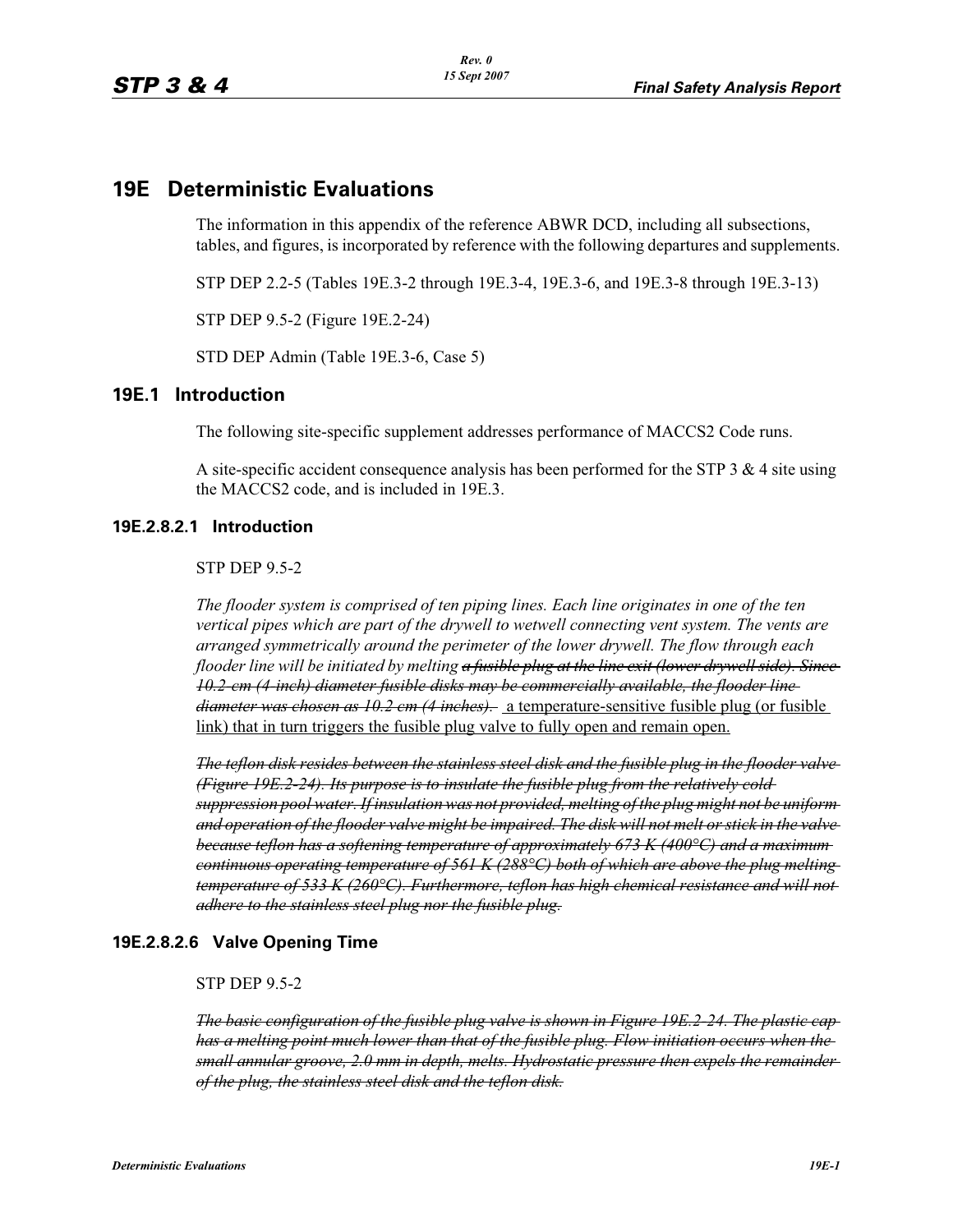*The valve opening time is the time required to melt the fusible metal in the annular groove. To estimate the opening time, a calculation has been made for a pure bismuth plug. Bismuth was used because it has the closest melting point to 533 K.*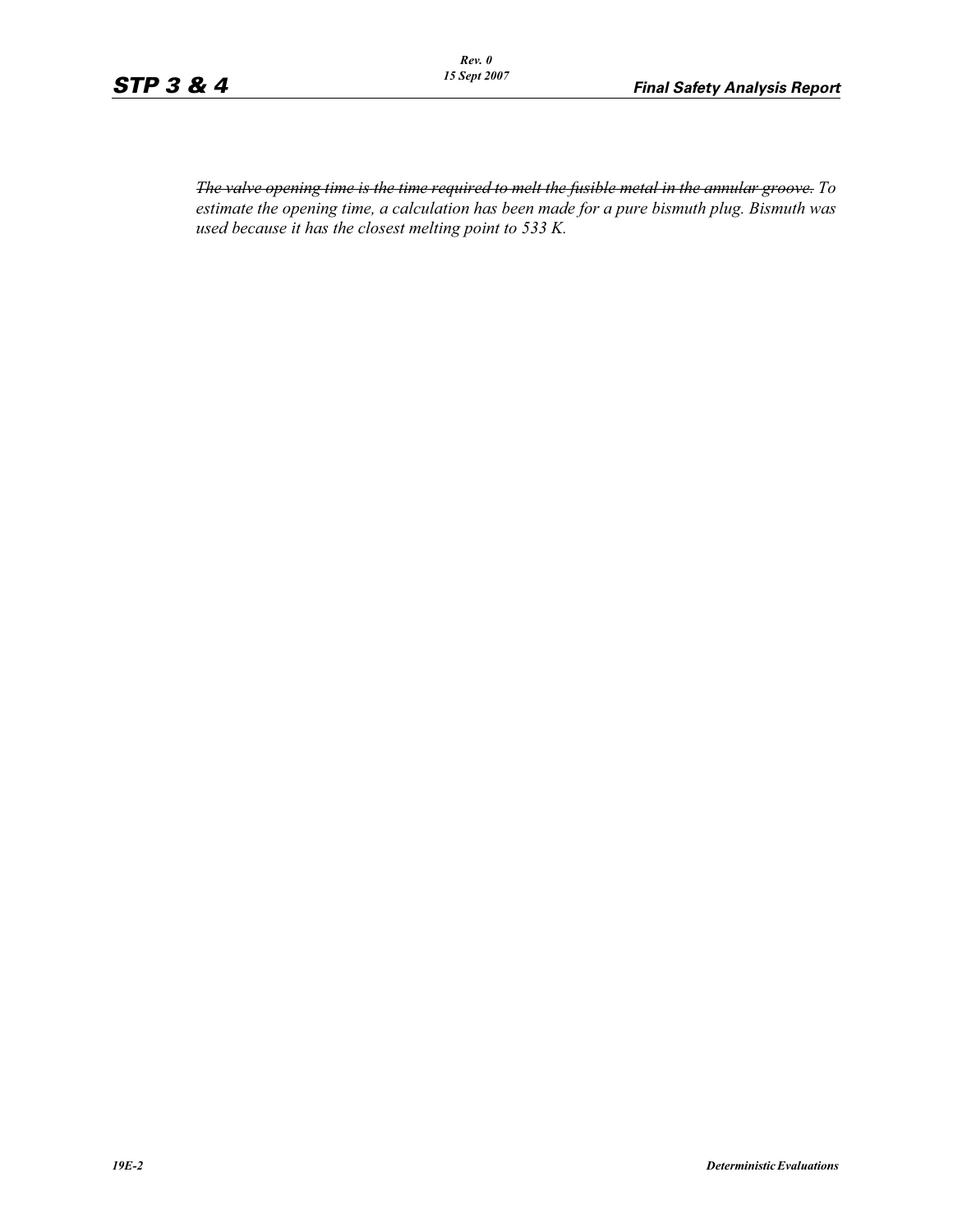*Rev. 0 15 Sept 2007*

**Figure 19E.2-24** *Flooder Valve Assembly* **Not Used**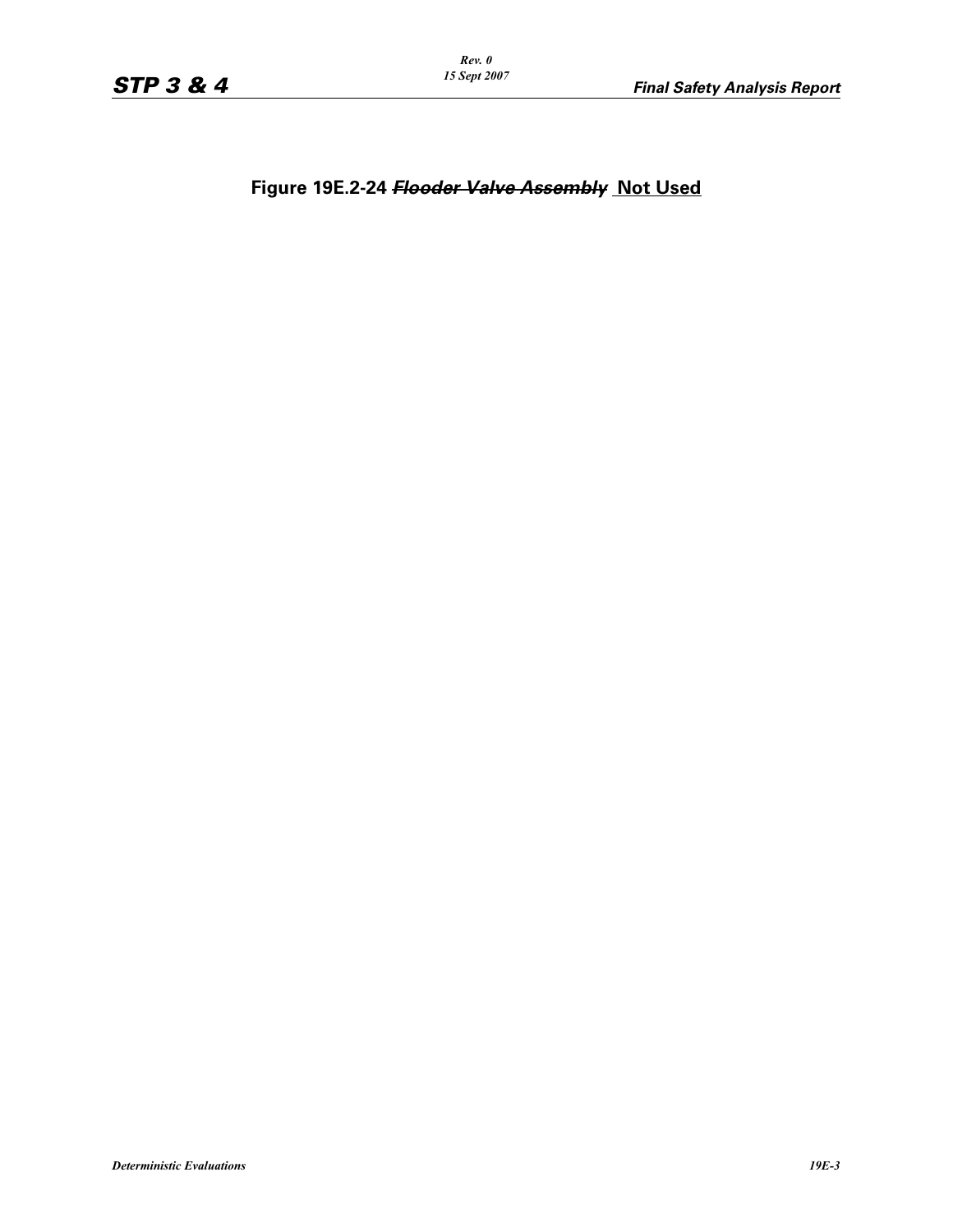### **19E.3 Consequence Analysis**

#### STP DEP 2.2-5

*The CRAC-2 computer code (Reference 19E.3-1) was used* in the ABWR SSAR *to determine the consequences of potential reactor accidents. The CRAC code evaluates offsite dose and consequences for each accident category over a range of possible weather conditions and evacuation assumptions. The CRAC code models are described in Reference 19E.3-2.* 

The MACCS2 computer code (Reference 19E.3-10) was used to evaluate the impacts of severe accidents at STP 3 & 4 on the surrounding public by analyzing the atmospheric transport and deposition under time-variant meteorology, short- and long-term mitigative actions and exposure pathways, deterministic and stochastic health effects, and economic costs. *The rationale for site related input selection is presented in Subsection 19E.3.1. This data and data from the plant performance analysis is presented in Subsection 19E.3.2. The calculated results are compared to the goals in Subsection 19E.3.3.*

### **19E.3.1.1 Meteorology**

STP DEP 2.2-5

For the MACCS2 STP 3 & 4 consequence evaluation, the STP site-specific meteorological data files suitable for use with the MACCS2 code were obtained from the STP  $3 \& 4$  site analysis team and the National Weather Service (NWS) Palacios Municipal Airport station. Sequential hourly onsite verified data (including wind speed, wind direction, and stability class) for the years 1997, 1999, and 2000 were supplied by the STP 3  $\&$  4 site analysis team. Precipitation data (including air temperature and dew point) for the years 1997 – 2001 were obtained from the NWS Palacios Municipal Airport Station. The use of this site-specific data is discussed in Reference 19E.3-10.

### **19E.3.1.2 Population**

STP DEP 2.2-5

For the MACCS2 STP 3 & 4 consequence evaluation, the NRC's SECPOP2000 code was used to develop regional populations corresponding to each regional meteorology. These population figures were then projected to the year 2060 using Texas Office of State Demographer county growth rates, for use as input to the MACCS2 program. The population values used are given in Table 19E.3-2.

### **19E.3.1.3 Evacuation**

STP DEP 2.2-5

For the MACCS2 STP 3  $&$  4 consequence evaluation, the evacuation parameters used in this study are given in Table 19E.3-3. Five percent of the people are assumed not to evacuate. Ninety-five percent are assumed to wait 2 hours after notification to begin to evacuate and then move radially outward at 2.73 meters per second (6.1 mph). Values used for shielding were the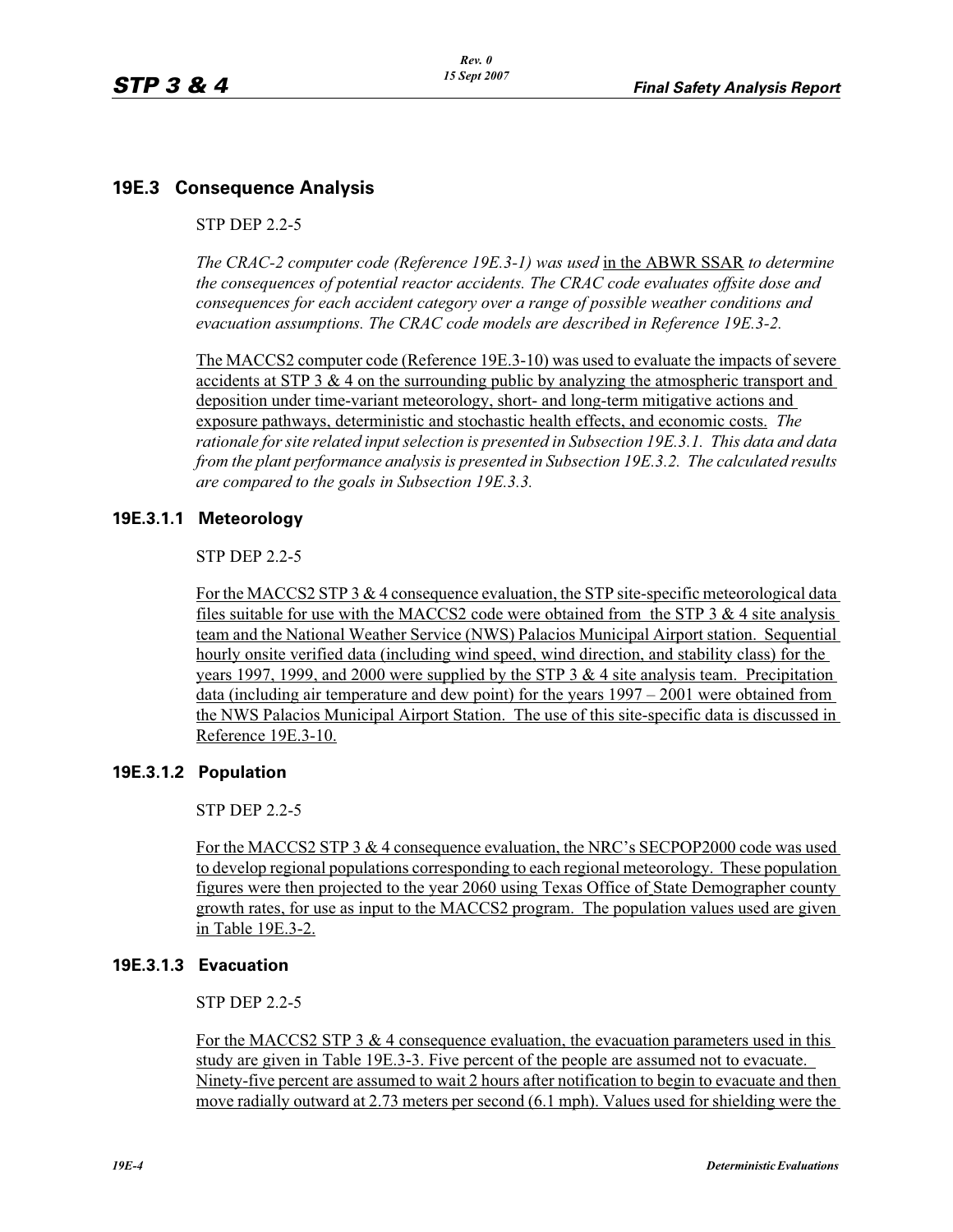standard MACCS2 assumptions. Definitions for the parameters given in Table 19E.3-3 are provided in Table 19E.3-4.

These evacuation assumptions were used for individual and societal risk calculations. For the purposes of evaluating dose levels for comparison to the dose goal (Subsection 19E.3.3.1 item 3), the standard MACCS2 assumptions for the population's actions during a general emergency were applied to the dose goal calculation. It is assumed that 95% of the EPZ population evacuate with 5% that do not evacuate. The non-evacuating population is assumed to have normal shielding protection (e.g., cloud shielding factor  $= 0.75$ , skin protection factor  $= 0.41$ ) and the evacuees have no protection.

#### **19E.3.1.4 Agriculture and Economy**

#### STP DEP 2.2-5

Site-specific information on the distribution of agriculture and associated economics was gathered from the 2002 National Census of Agriculture county data for those counties within 50 miles of STP. The distribution of the MACCS2 required agriculture and economic data was derived by considering the fraction of each county within the 50-mile model domain and within each of its 160 sub-areas (16 directions \* 10 distances). The data includes spatial distributions of land fraction and 50-mile farmland devoted to specified crop types (e.g., grains, leafy vegetables). Associated economic data, distributed about the site analogously to the population, includes total farm sales, farm sales from dairy production, fraction of land devoted to farming, etc.

Additional area-wide economic data, formulated in 1986; such as cost for a relocated person and farmland decontamination costs were escalated to April 2007 using the consumer price index ratio.

The parameter for area-wide value of farm wealth (dollars/hectare), was calculated from 2002 National Agriculture Census county farm land, building and machinery value statistics. County data was apportioned by the fraction of each county within 50 miles of STP. The parameter for area-wide non-farm wealth (dollars/person), was similarly calculated and was based on 2005 Texas property valuations.

Tables 19E.3-9 through 19E.3-13 show the site-specific agricultural and economic parameters used in this study.

#### **19E.3.2 CRAC and MACCS2 Input Data**

STP DEP 2.2-5 (for change to subsection title 19E.3.2)

#### **19E.3.2.1 Input Which Differs From Standard CRAC/MACCS2 Assumptions**

#### STP DEP 2.2-5

*The following table describes these inputs.*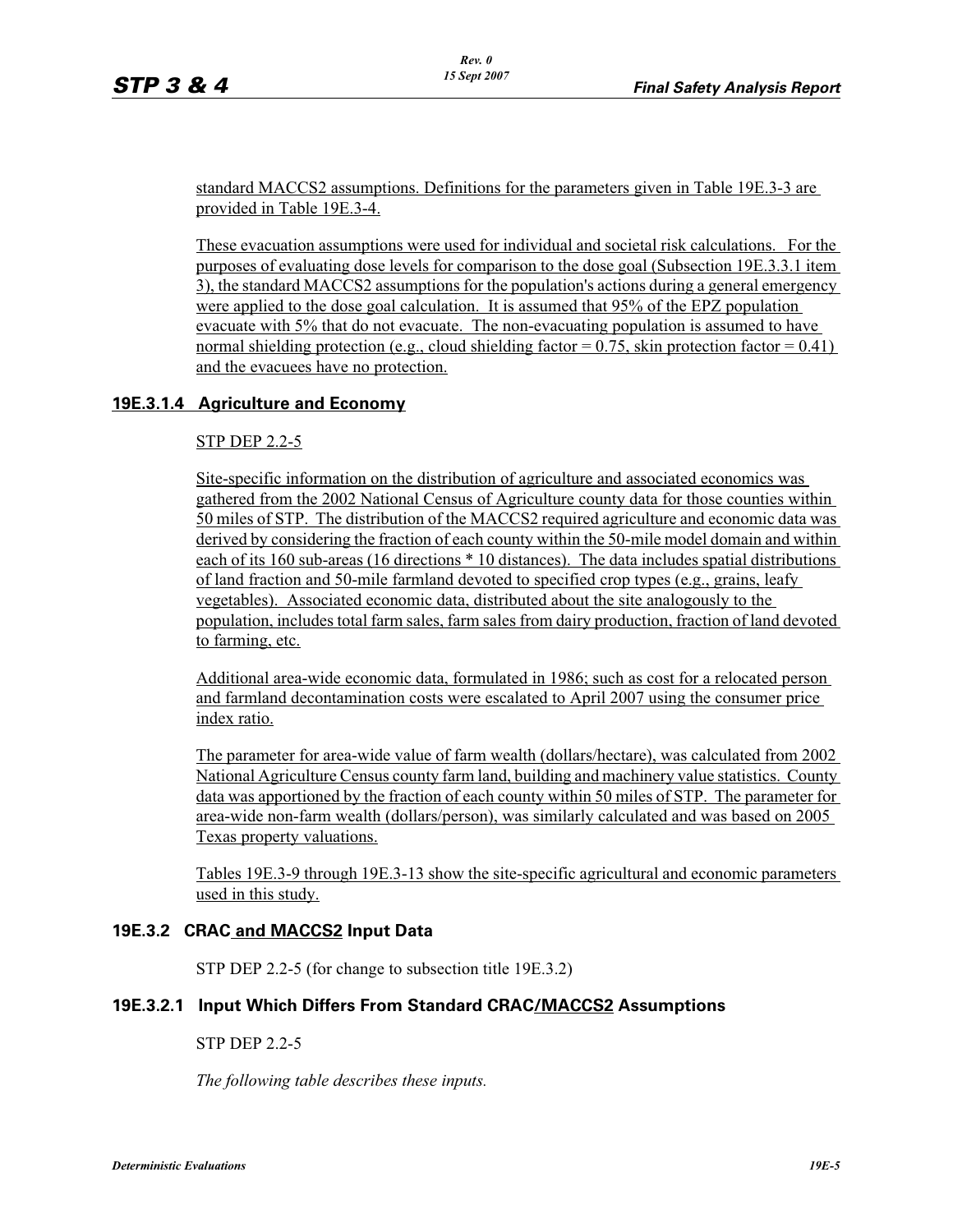| Table          | Inputs                                            |
|----------------|---------------------------------------------------|
| 19E.3-2        | <b>Population Density</b>                         |
| $19E.3-3$      | <b>Evacuation Parameters</b>                      |
| $19E.3 - 5$    | Site and Reactor Data for Meteorological Modeling |
| $19E.3-6$      | Event Release Parameters                          |
| <u>19E.3-8</u> | <b>Meteorological Data Collected</b>              |
| <u>19E.3-9</u> | Land Fraction                                     |
| 19E.3-10       | <b>Regional Index</b>                             |
| 19E.3-11       | <b>Crop Season and Share</b>                      |
| 19E.3-12       | <b>Regional Economic Data</b>                     |
| 19E.3-13       | Area Wide Wealth                                  |
|                |                                                   |

#### **19E.3.2.2 Input to CRAC/MACCS2 from Performance Analysis**

STP DEP 2.2-5

STD DEP Admin (description of TLL(j))

*The plant performance analysis results which are input parameters to the CRAC* and or MACCS2 *code are described here and are shown in Table 19E.3-6. These inputs describe the data used which are plant specific and are not related to radiological modeling which is discussed in Subsection 19E.3.1. The plant input parameters are described below with the subsection of the SSAR in which the parameters are developed indicated at the end of each section in parenthesis.*

*For each accident case, which represents the accident sequence listed below it, the following data are used (Table 19E.3-6):*

*Release Category Name, LNAME(j) - Abbreviated name given to release which results from the event. (Subsection 19E.2)*

*Release Probability, P(j) - the probability per year associated with release LNAME(j). (Subsection 10D.4)*

*TL(j) - time(hr) from reactor shutdown (defined as the end of neutron generation) to release to the atmosphere. The value is used to determine isotopic decay prior to release from the plant. For an ATWS event, containment failure is postulated to occur before core damage. Since neutron production may continue up to the time of core melt, TL may be zero for an ATWS event.* The values for this parameter were converted from hours (h) to seconds (s) for use in MACCS2 as parameter PDELAY. *(Subsection 19E.2)*

*DR(j) - duration of initial release (h) of radionuclides from the plant. This value is used to determine the expansion of the cloud. The maximum value of this parameter is 10 hours*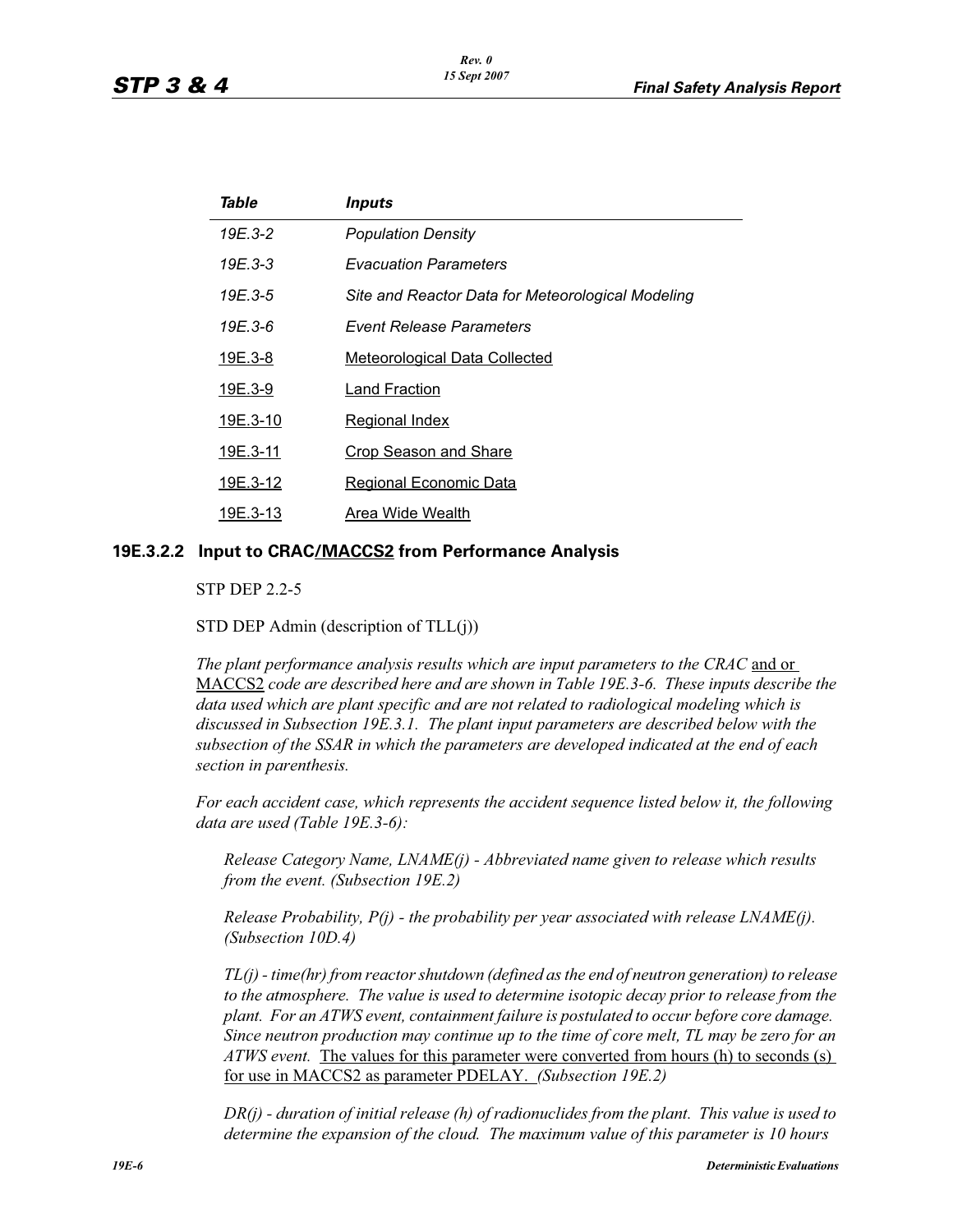*(CRAC limitation for plume modeling).* For the MACCS2 STP 3 & 4 consequence evaluation, the maximum value of this parameter is 24 hours. The values for this parameter were converted from hours (h) to seconds (s) for use in MACCS2 as parameter PLUDUR. (Subsection 19**E**.2)

*TLL(j) - warning time (h) between official notification of public and release of radioactivity from the plant. The basis for the warning time is the onset of severe core damage. The emergency action levels specified in Reference 19E.3-6, Appendix I require that a site area emergency be delayed when "delayed* degraded *core with possible loss of coolable geometry" occurs.* This parameter is renamed for use in MACCS2 as parameter PDELAY-OALARM.

 $OALARM$  (j) - time (s) at which notification is given to off-site emergency response officials to initiate protective measures for the surrounding population. This MACCS2 specific parameter value is calculated by subtracting PDELAY-OALARM from PDELAY.

*FPR(j) - Sensible heat release rate in calories/s in the release cloud. This value is used to determine the initial buoyancy of the released cloud plume.* The values for this parameter were converted from calories/second (cal/s) to megawatts (MW) for use in MACCS2 as parameter DPLHEAT.

*RH(j) - Plume release height in meters from the ground. If this value is less than the building height, a ground release with building wake effect is assumed. Otherwise, the plume will be buoyed to a height equal to the release height plus a buoyancy height.* This parameter is renamed for use in MACCS2 as parameter DPLHIT. (Subsection 19**D**.5)

*FLEAK(j,k) - fraction of core inventory at the beginning of the accident for each isotope group which is eventually released into the atmosphere.* This parameter is renamed for use in MACCS2 as parameter RELFRAC. *The standard isotopes groups are:*

- *(1) Noble gases (Kr, Xe)*
- *(2) Not used, originally used for organic iodide*
- *(3) Iodine, including organic iodide*
- *(4) Cesium, including Rb*
- *(5) Tellurium, including Sb*
- *(6) Barium, including Sr*
- *(7) Cobalt, including Mo, Tc, Ru, Rh*
- *(8) Lanthanum, including Y, Zr, Nb, Ce, Pr, Nd, Np, Pu, Am, Cm*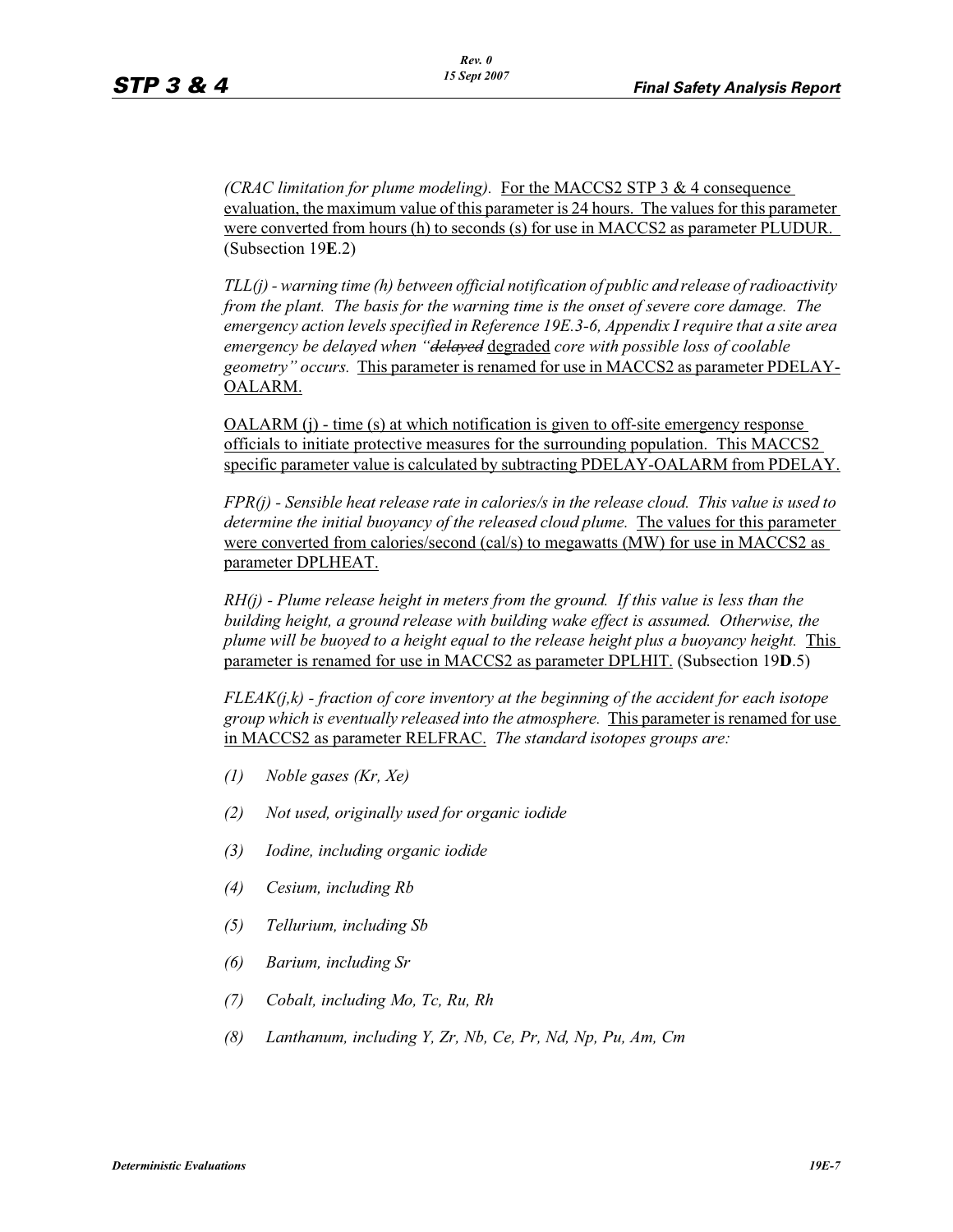### **19E.3.3.3 Results**

STP DEP 2.2-5

*The results from the internal events analysis and the seismic event analysis (the average of the individual results over all five meteorological regions evaluated) are shown in Table 19E.3-7. A plot of whole body dose at a distance of 805 m (one-half mile) against cumulative probability is shown in Figure 19E.3-1. Based upon these results, the ABWR meets the established consequence related goals.* These results bound the MACCS2 consequence analysis using sitespecific data for STP 3 & 4.

#### **19E.3.4 References**

The following supplement is associated with STP DEP 2.2-5

19E.3-10 "Code Manual for MACCS2: Volume 1, User's Guide", NUREG/CR-6613, Sandia National Laboratories, Accident Analysis/Consequence Assessment Department, P.O. Box 5800, Albuquerque, NM 87185-0748.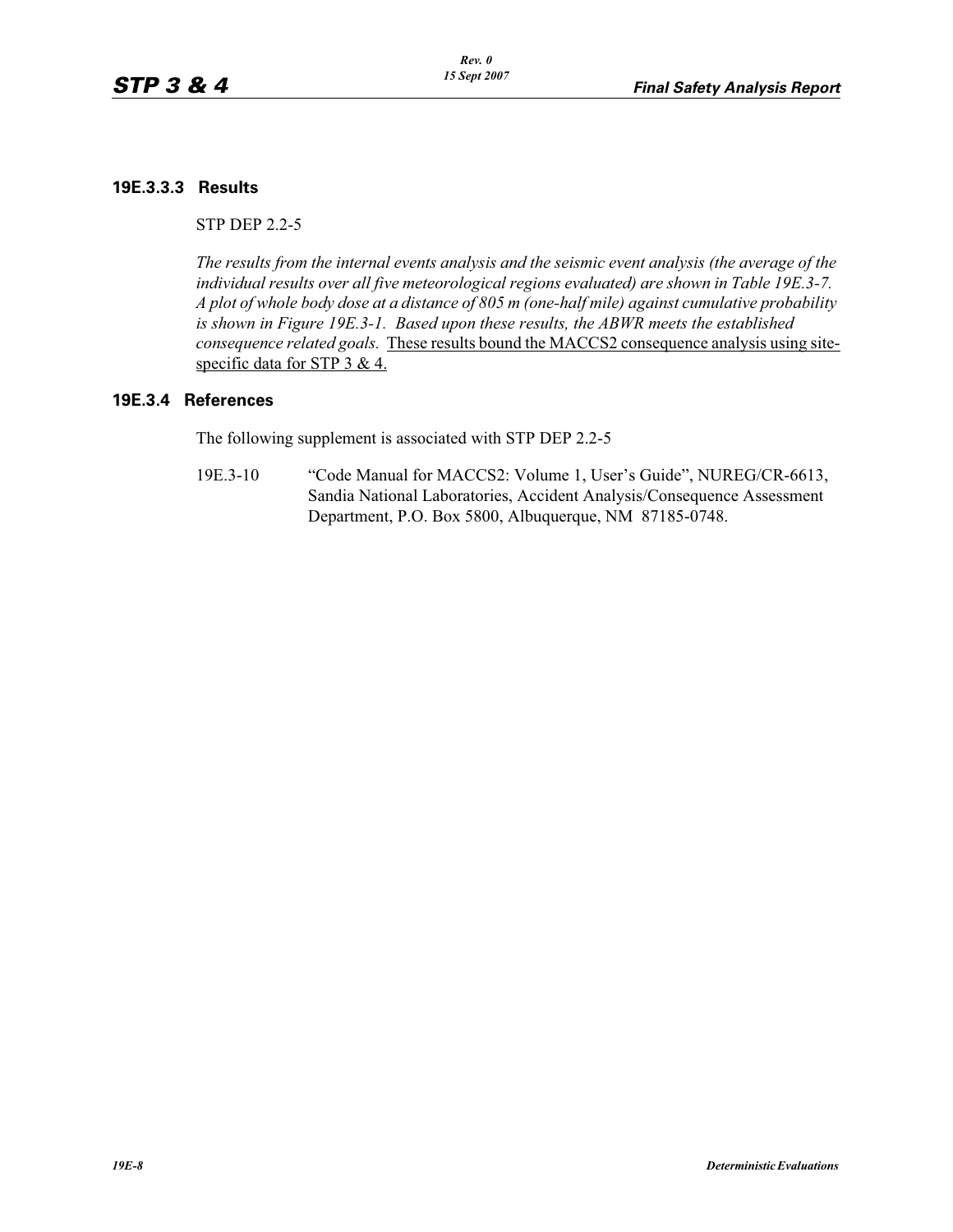|                                      |            |             | <b>CRAC</b> Mean Population by Geography Sector (people per sq. mi.) |             |                         |                  |                                  |           |                 |                 |           |  |  |
|--------------------------------------|------------|-------------|----------------------------------------------------------------------|-------------|-------------------------|------------------|----------------------------------|-----------|-----------------|-----------------|-----------|--|--|
|                                      | Radial     |             |                                                                      |             |                         |                  |                                  |           |                 |                 |           |  |  |
| <b>Interval</b><br>(m <sub>i</sub> ) |            |             | <b>NE</b>                                                            |             | <b>NW</b>               |                  | S                                |           | W               | <b>SW</b>       |           |  |  |
|                                      | $0 - 5$    |             | 100                                                                  |             | 60                      |                  | $\overline{30}$                  |           | $\overline{20}$ | $\overline{10}$ |           |  |  |
|                                      | $5 - 10$   |             | 130                                                                  |             | 60                      |                  |                                  |           | 30              | 20              |           |  |  |
|                                      |            |             |                                                                      |             |                         |                  | 80                               |           |                 |                 |           |  |  |
|                                      | $10 - 20$  |             | 170                                                                  |             | 90                      |                  | 70                               |           | 60              |                 | 30        |  |  |
|                                      | 20-30      |             | 180                                                                  |             | 120                     |                  | 100                              |           | 50              |                 | 40        |  |  |
|                                      | 30-50      |             | 400                                                                  |             | 100                     |                  | 80                               |           | 40              |                 | 130       |  |  |
|                                      |            |             |                                                                      |             |                         |                  | <b>MACCS2 Population Density</b> |           |                 |                 |           |  |  |
|                                      |            |             |                                                                      |             |                         |                  | Radial Interval (mi.)            |           |                 |                 |           |  |  |
|                                      |            | 1           | $\mathbf 2$                                                          | 3           | 4                       | 5                | 10                               | 20        | 30              | 40              | 50        |  |  |
|                                      | N          | $\pmb{0}$   | $\mathbf 0$                                                          | 22          | $\pmb{0}$               | $\mathbf 0$      | 46                               | 1792      | 744             | 20573           | 12145     |  |  |
|                                      | <b>NNE</b> | $\mathbf 0$ | $\mathbf 0$                                                          | $\pmb{0}$   | $\pmb{0}$               | 722              | 244                              | 31089     | 1829            | 6155            | 36110     |  |  |
|                                      | <b>NE</b>  | $\mathbf 0$ | $\bf{0}$                                                             | $\mathbf 0$ | $\mathbf 0$             | 45               | 144                              | 1350      | 14181           | 27129           | 59839     |  |  |
|                                      | <b>ENE</b> | $\pmb{0}$   | $\pmb{0}$                                                            | $\mathbf 0$ | $\pmb{0}$               | $\pmb{0}$        | 609                              | 393       | 4651            | 39425           | 149296    |  |  |
|                                      | E          | 23          | $\mathbf 0$                                                          | $\mathbf 0$ | $\mathbf 0$             | 4                | 315                              | 120       | 1852            | 200             | 109       |  |  |
|                                      | <b>ESE</b> | $\mathbf 0$ | $\bf{0}$                                                             | $\pmb{0}$   | 103                     | 168              | 102                              | 3         | $\mathbf 0$     | $\bf{0}$        | $\pmb{0}$ |  |  |
|                                      | <b>SE</b>  | $\pmb{0}$   | $\pmb{0}$                                                            | $\pmb{0}$   | $\overline{\mathbf{4}}$ | 145              | 1757                             | 19        | 0               | $\bf{0}$        | $\pmb{0}$ |  |  |
|                                      | <b>SSE</b> | $\mathbf 0$ | $\bf{0}$                                                             | $\mathbf 0$ | $\pmb{0}$               | $\pmb{0}$        | 157                              | 170       | $\pmb{0}$       | $\mathbf 0$     | $\pmb{0}$ |  |  |
| <b>Geographical Region</b>           | S          | $\mathbf 0$ | $\bf{0}$                                                             | $\mathbf 0$ | $\pmb{0}$               | $\pmb{0}$        | $\pmb{0}$                        | $\pmb{0}$ | $\mathbf 0$     | $\mathbf 0$     | $\pmb{0}$ |  |  |
|                                      | <b>SSW</b> | $\mathbf 0$ | $\pmb{0}$                                                            | $\pmb{0}$   | $\pmb{0}$               | $\pmb{0}$        | $\mathbf 0$                      | 1         | $\pmb{0}$       | $\mathbf 0$     | $\pmb{0}$ |  |  |
|                                      | <b>SW</b>  | $\mathbf 0$ | 0                                                                    | 1           | $\pmb{0}$               | $\pmb{0}$        | 110                              | 500       | $\pmb{0}$       | 1622            | 917       |  |  |
|                                      | <b>WSW</b> | $\mathbf 0$ | $\mathbf 0$                                                          | $\mathbf 0$ | 6                       | $\boldsymbol{9}$ | 168                              | 8105      | 1535            | 21538           | 4813      |  |  |
|                                      | W          | $\mathbf 0$ | $\mathbf 0$                                                          | $\mathbf 0$ | $\overline{\mathbf{z}}$ | $\pmb{0}$        | 165                              | 369       | 1136            | 1830            | 5993      |  |  |
|                                      | <b>WNW</b> | $\mathbf 0$ | $\bf{0}$                                                             | $\pmb{0}$   | $\pmb{0}$               | 6                | 3313                             | 1681      | 674             | 13247           | 1747      |  |  |
|                                      | <b>NW</b>  | $\mathbf 0$ | $\mathbf 0$                                                          | $\pmb{0}$   | 28                      | 44               | 318                              | 685       | 1085            | 2005            | 283       |  |  |
|                                      | <b>NNW</b> | $\mathbf 0$ | $\mathbf 0$                                                          | $\pmb{0}$   | $\pmb{0}$               | 0                | 49                               | 694       | 6167            | 16461           | 2907      |  |  |

### **Table 19E.3-2 Population Density**

Note:

CRAC data taken from Reference 19E.3-4, Table 3-2

The MACCS2 population density data for each geographical region shown above is based on year 2000 national census values and have been projected to the year 2060.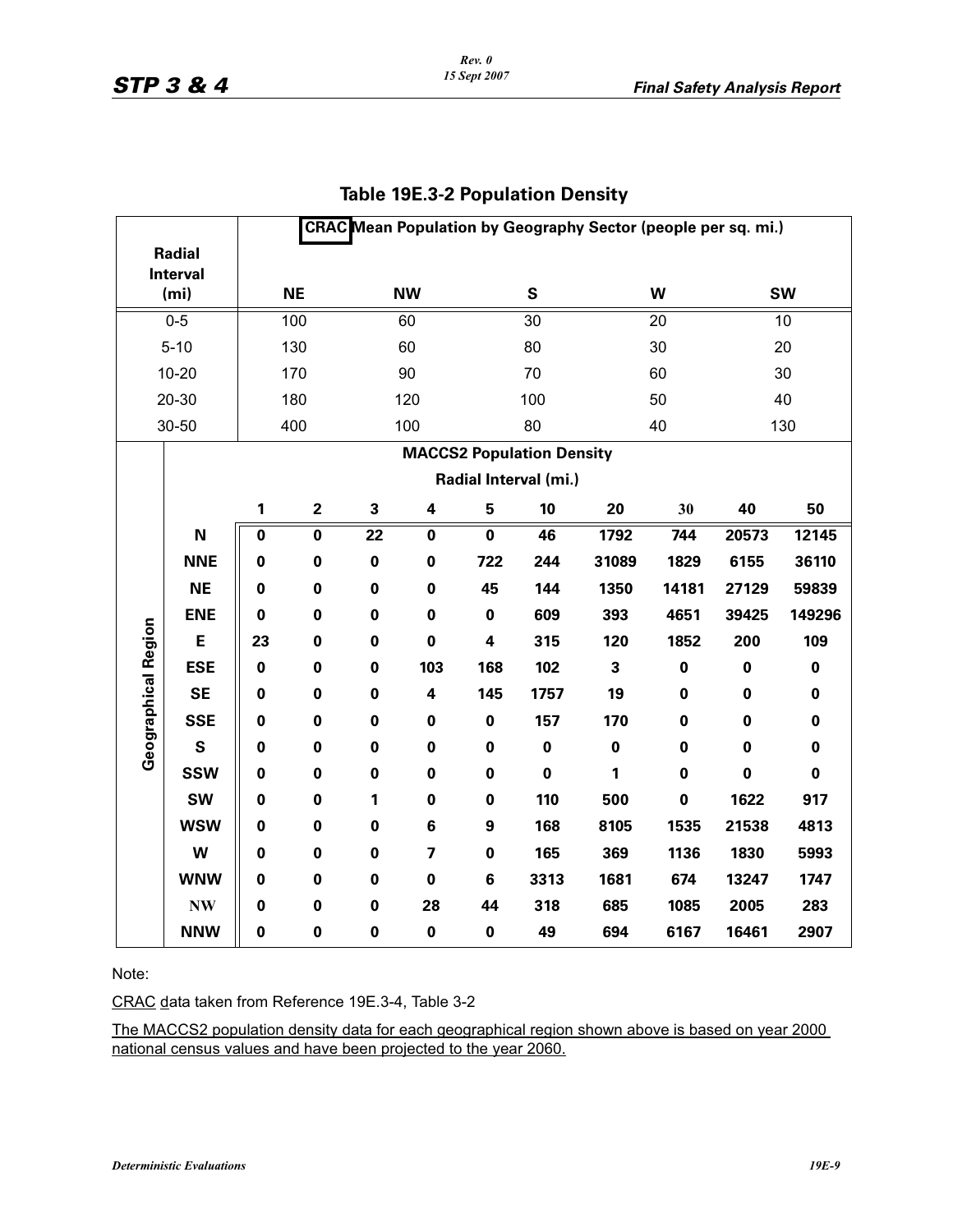|                                                                                                                          | <b>Strategy</b> |      |  |  |
|--------------------------------------------------------------------------------------------------------------------------|-----------------|------|--|--|
| <b>CRAC</b> Parameter                                                                                                    | 1               | 2    |  |  |
| Fraction of Population Evacuating                                                                                        | 0.95            | 0.05 |  |  |
| Time Delay Before Evacuation - h                                                                                         | 1.5             | 0    |  |  |
| Evacuation Speed - m/s (mph)                                                                                             | 4.47(10)        | 0    |  |  |
| Maximum Distance of Evacuation – m (mi)                                                                                  | 4827 (3)        | 0    |  |  |
| Distance Moved by Evacuees - m (mi)                                                                                      | 1260(7)         | 0    |  |  |
| Sheltering Radius - m (mi)                                                                                               | 24140 (15)      | 0    |  |  |
|                                                                                                                          |                 |      |  |  |
| <b>MACCS2 Parameter</b>                                                                                                  | <b>Value</b>    |      |  |  |
| <b>Fraction of Population Evacuating</b>                                                                                 | 0.95            |      |  |  |
| The Furthest Ring in Which Evacuees Will Incur Exposures - Ring<br>Number (mi)                                           | 6(10)           |      |  |  |
| <b>Travel Point</b>                                                                                                      | <b>Boundary</b> |      |  |  |
| Evacuation Speed - m/s (mph)                                                                                             | 2.73(6.1)       |      |  |  |
| <b>Evacuation Type</b>                                                                                                   | Radial          |      |  |  |
| Duration of the Early Phase of Evacuation - s                                                                            | 86400           |      |  |  |
| Duration of the Middle Phase of Evacuation - s                                                                           | $\mathbf 0$     |      |  |  |
| Reference time point for actions in the evacuation and sheltering zone.                                                  | <b>Alarm</b>    |      |  |  |
| The Number of Radial Spatial Elements (i.e., contiguous rings)<br><b>Comprising the Sheltering and Evacuation Region</b> | 6               |      |  |  |
| Delay To Take Shelter - s (h)                                                                                            | 7200 (2.0)      |      |  |  |
| Delay That Elapses from the Beginning of the Shelter Period to When<br>Individuals Begin their Evacuation - s            | 0               |      |  |  |

# **Table 19E.3-3 Evacuation Parameters**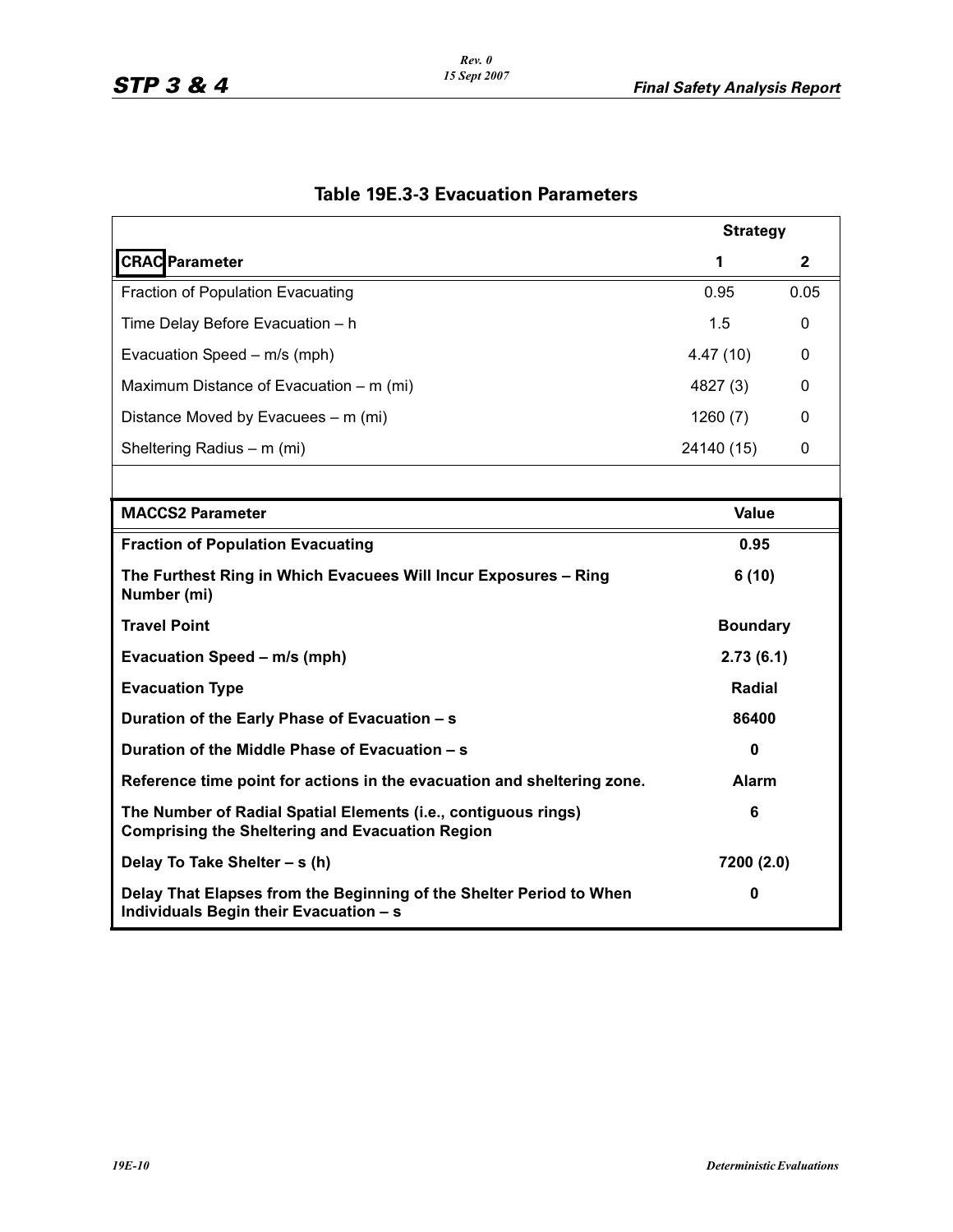| <b>Parameter</b>                                                                 | <b>Definition</b>                                                                                                                                                                                                                                                                                                                                                                                   |
|----------------------------------------------------------------------------------|-----------------------------------------------------------------------------------------------------------------------------------------------------------------------------------------------------------------------------------------------------------------------------------------------------------------------------------------------------------------------------------------------------|
| Fraction of Population Evacuating                                                | Fraction of population following the evacuation<br>strategy.                                                                                                                                                                                                                                                                                                                                        |
| Time Delay Before Evacuating                                                     | Time between notice to evacuate and start of<br>evacuation.                                                                                                                                                                                                                                                                                                                                         |
| <b>Evacuation Speed</b>                                                          | Once evacuation begins, it is assumed that the public<br>moves directly outward and away from the plant site at<br>this speed.                                                                                                                                                                                                                                                                      |
| Maximum Distance of Evacuation                                                   | Once evacuation begins, individuals within this<br>distance are assumed to evacuate as above with their<br>exposure determined by detailed tracking of their<br>position relative to the radioactive cloud plume. People<br>living beyond this distance are assumed to not be<br>evacuated initially. They are assumed to be exposed<br>to ground contamination for 24 hours and then<br>evacuated. |
| Distance moved by Evacuees before Sheltering                                     | Distance at which evacuees are assumed to take<br>shelter. This parameter is nominally designed to<br>represent the use of prearranged evacuation shelters.                                                                                                                                                                                                                                         |
| <b>Sheltering Radius</b>                                                         | People living within this distance are assumed to take<br>shelter if they do not evacuate. Sheltering is assumed<br>for 24 hours at which time these people are assumed<br>to be relocated out of the contaminated area, without<br>further exposure.                                                                                                                                               |
| <b>MACCS2 Specific Parameter</b>                                                 | <b>Definition</b>                                                                                                                                                                                                                                                                                                                                                                                   |
| <b>Delay To Take Shelter</b>                                                     | For each distance ring in the shelter/evacuate<br>region, this variable defines the delay to take<br>shelter (seconds) for resident individuals.                                                                                                                                                                                                                                                    |
| The Furthest Ring in Which Evacuees Will<br><b>Incur Exposures - Ring Number</b> | Defines the furthest ring in which evacuees will<br>incur exposures. When evacuees exit this ring and<br>proceed to the next outermost ring, no further<br>exposures are incurred.                                                                                                                                                                                                                  |
| <b>Travel Point</b>                                                              | Assures evacuees clear 10 mile EPZ                                                                                                                                                                                                                                                                                                                                                                  |

# **Table 19E.3-4 Evacuation Parameter Definition**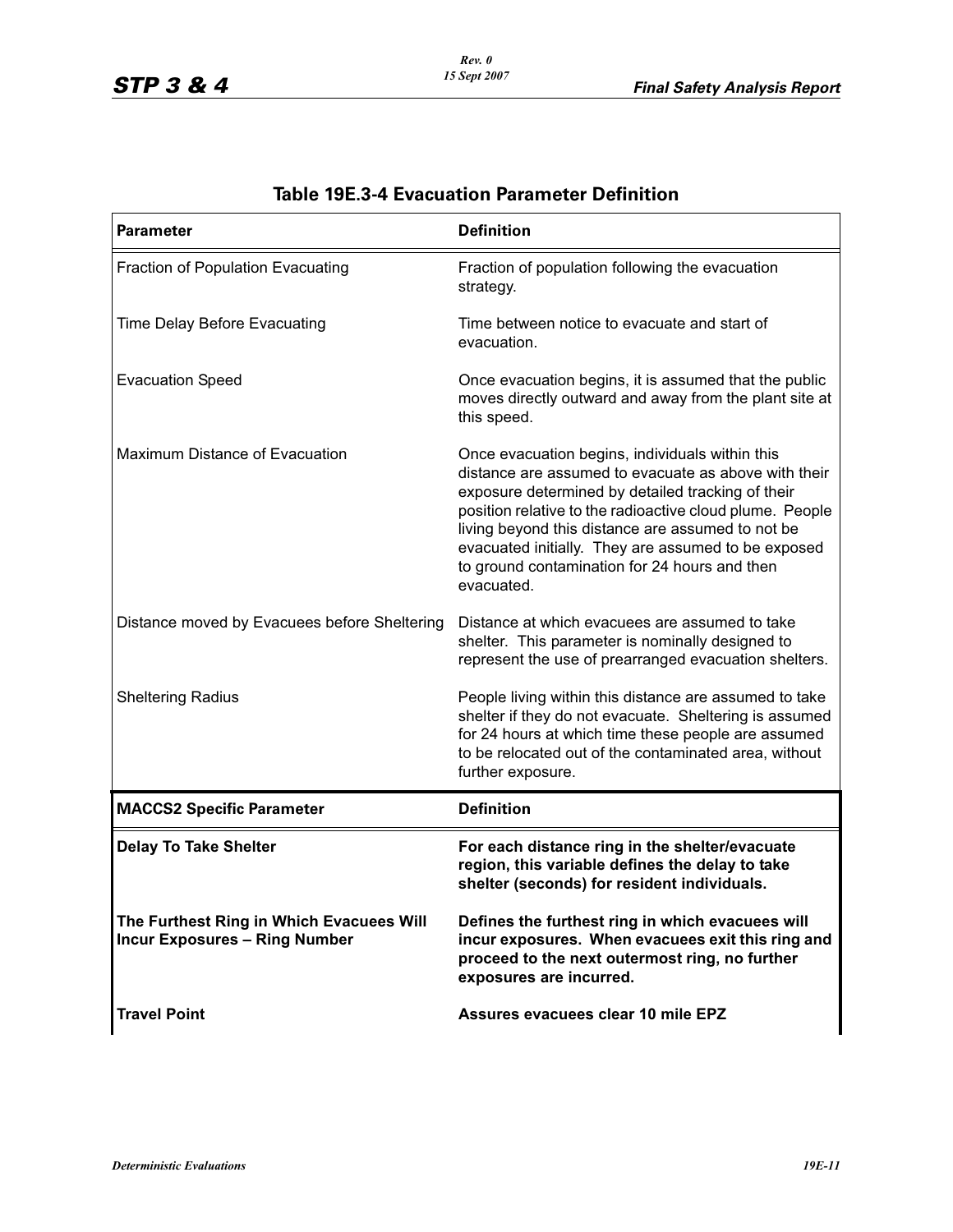| Table 19E.3-4 Evacuation Parameter Definition |                                                                                                                                                                                                                                                                                     |  |  |  |  |  |  |  |
|-----------------------------------------------|-------------------------------------------------------------------------------------------------------------------------------------------------------------------------------------------------------------------------------------------------------------------------------------|--|--|--|--|--|--|--|
| <b>Evacuation Type</b>                        | Defines whether a radial or network evacuation is<br>to be modeled. If the radial option is chosen, the<br>code automatically generates a network path<br>where all individuals travel radially outward. For a<br>network evacuation, addition data must be entered<br>by the user. |  |  |  |  |  |  |  |

# **Table 19E.3-4 Evacuation Parameter Definition**

| <b>MACCS2 Specific Parameter</b>                                                                                     | <b>Definition</b>                                                                                                                                                                                                                                                                                                 |
|----------------------------------------------------------------------------------------------------------------------|-------------------------------------------------------------------------------------------------------------------------------------------------------------------------------------------------------------------------------------------------------------------------------------------------------------------|
| Duration of the Early Phase of Evacuation                                                                            | The duration (seconds) of the early phase of<br>evacuation that begins when the sheltering period<br>has elapsed. During this period, evacuees travel at<br>the rate specified by the evacuation speed<br>(ESPEED)                                                                                                |
| Duration of the Middle Phase of Evacuation                                                                           | Defines the duration (seconds) of the middle phase<br>of evacuation. This period begins when the early-<br>phase evacuation period has elapsed. During this<br>period, evacuees travel at the rate specified by<br>ESPEED(2). When this period has elapsed,<br>evacuees travel at the rate specified by ESPEED(3) |
| Reference time point for actions in the<br>evacuation and sheltering zone.                                           | If ALARM is chosen, the reference time point for<br>these actions is the off-site alarm time (OALARM)<br>as defined in the ATMOS source term definition. If<br>ARRIVAL is chosen, the reference time for<br>evacuation and sheltering actions is the arrival of<br>the first plume at the spatial element.        |
| The Number of Radial Spatial Elements (i.e.,<br>contiguous rings) Comprising the Sheltering<br>and Evacuation Region | The region where individuals are subject to<br>sheltering and/or evacuation                                                                                                                                                                                                                                       |

# **Table 19E.3-4 Evacuation Parameter Definition (Continued)**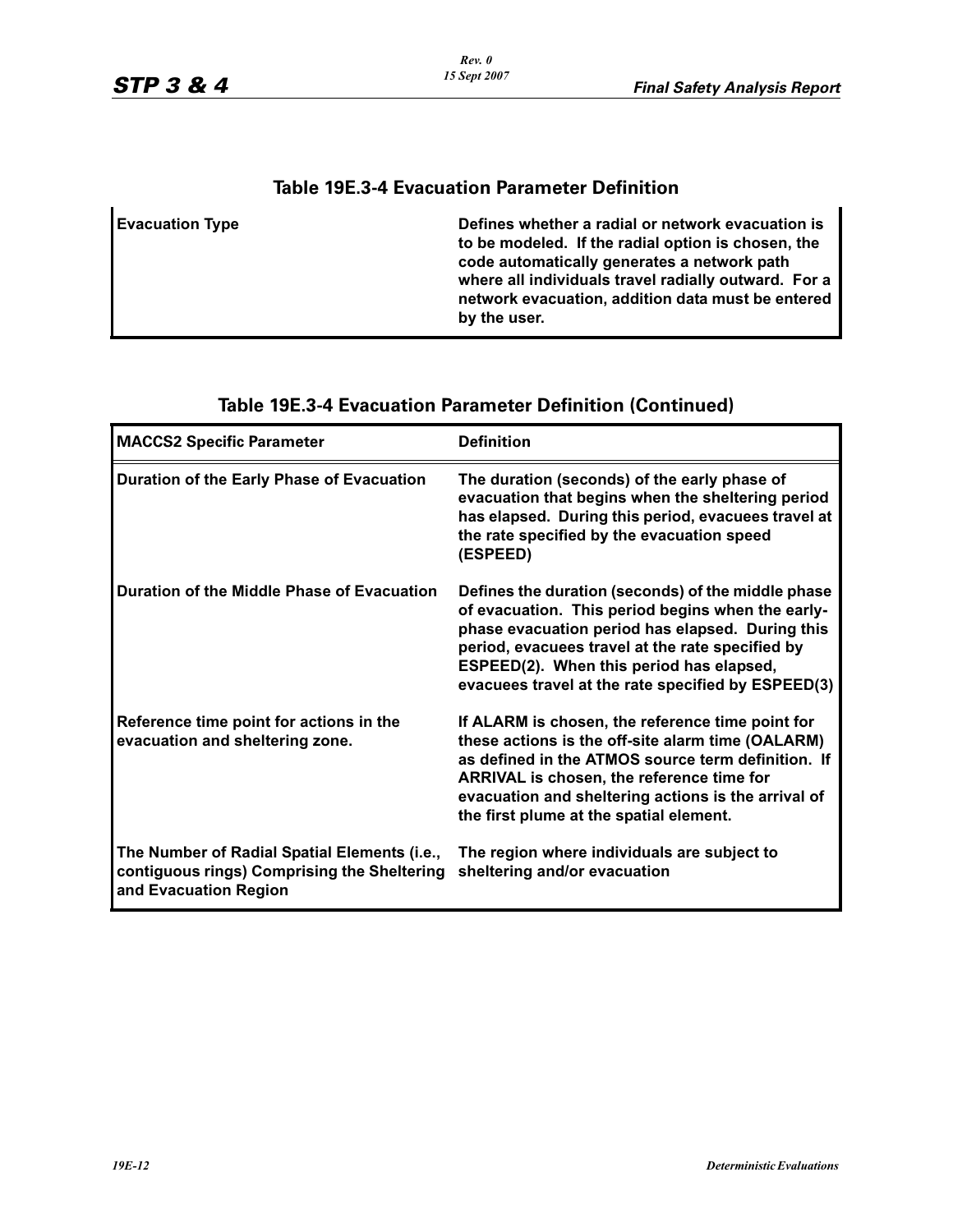# **Table 19E.3-4 Evacuation Parameter Definition (Continued)**

| sheltering period (seconds) that is to occur before<br>evacuation begins for residents. When DLTEVA is<br>specified as 0, evacuation will occur with no<br>additional delay (that is, there is no shelter period<br>at that distance). |
|----------------------------------------------------------------------------------------------------------------------------------------------------------------------------------------------------------------------------------------|
|                                                                                                                                                                                                                                        |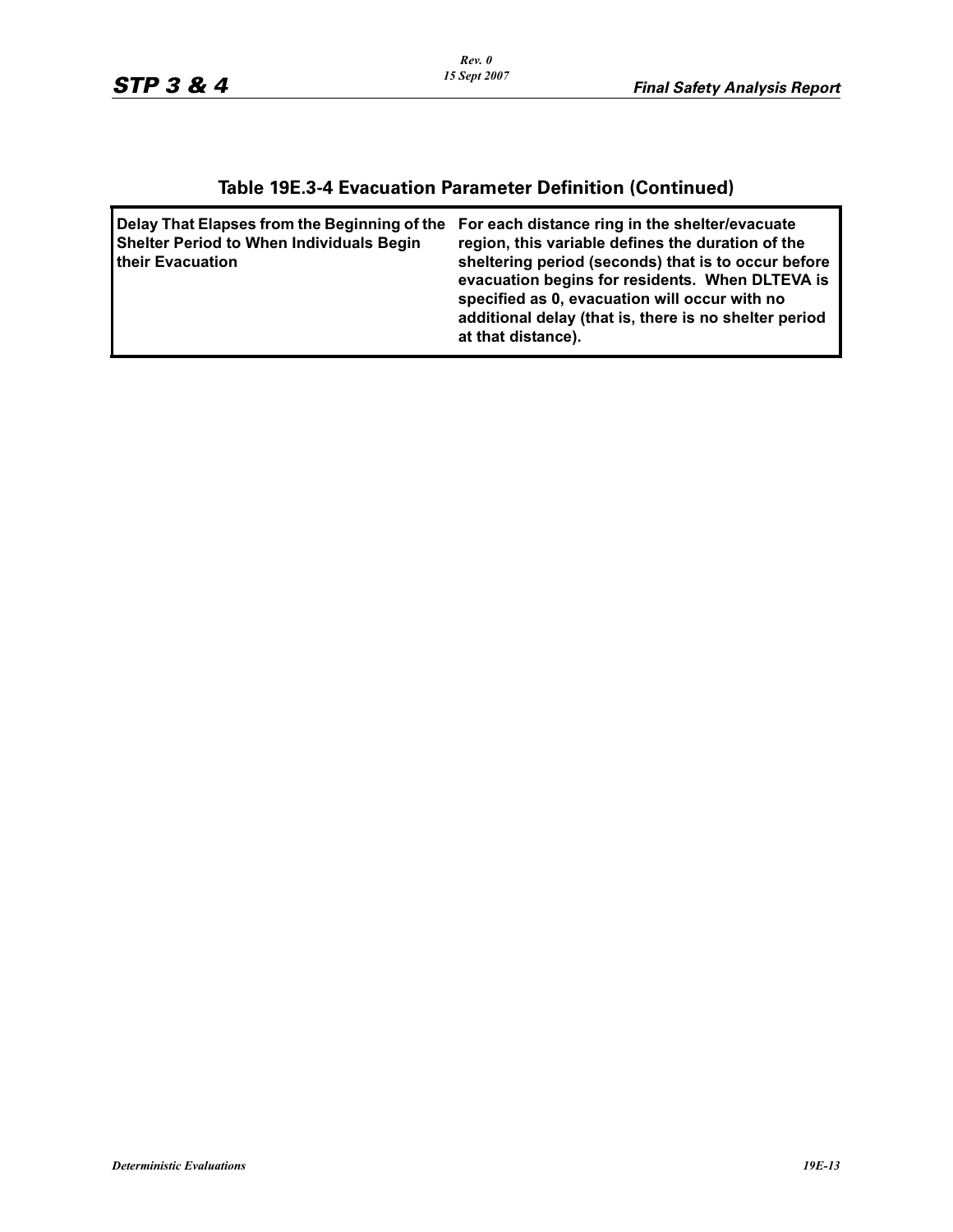|                          |         | TL      | DR              | TLL)           | <b>FPR</b>      | <b>RH</b>     |                | <b>Release Fractionst</b> |                |
|--------------------------|---------|---------|-----------------|----------------|-----------------|---------------|----------------|---------------------------|----------------|
| <b>Accident</b>          | $P(i)*$ | (hr)    | (hr)            | (hr)           | (cal/s)         | (m)           | ΝG             | lodine                    | Cesium         |
| <b>NCL</b>               |         | 2.7     | 10              | 1.7            | $3.3E + 5$      | 37            | 0.044          | 2.3E-05                   | 2.3E-05        |
| Case1                    |         | 20      | $\mathbf{1}$    | 19.2           | $3.3E + 5$      | 37            | $\mathbf{1}$   | 1.5E-07                   | 1.3E-05        |
| <b>LCHPFSRN</b>          |         |         |                 |                |                 |               |                |                           |                |
| <b>LCHPPSRN</b>          |         |         |                 |                |                 |               |                |                           |                |
| <b>LBLCFSRN</b>          |         |         |                 |                |                 |               |                |                           |                |
| <b>SBRCPFRN</b>          |         |         |                 |                |                 |               |                |                           |                |
| <b>LCLPPFRN</b>          |         |         |                 |                |                 |               |                |                           |                |
| <b>LCPFSRN</b>           |         |         |                 |                |                 |               |                |                           |                |
| CASE 2                   |         | 19      | $\mathbf{1}$    | 18.2           | $3.3E + 5$      | 37            | $\mathbf{1}$   | 5.0E-06                   | 5.0E-06        |
| <b>LCLPPFCR</b>          |         |         |                 |                |                 |               |                |                           |                |
| <b>LCLPFSCR</b>          |         |         |                 |                |                 |               |                |                           |                |
| CASE 3                   |         | 50      | 10              | 49.2           | $3.3E + 5$      | 37            | $\mathbf{1}$   | 2.8E-04                   | 2.2E-03        |
| LCHPFSD90                |         |         |                 |                |                 |               |                |                           |                |
| CASE 4                   |         | 20      | $\mathbf{1}$    | 19.2           | $3.3E + 5$      | 37            | $\mathbf{1}$   | 1.6E-03                   | 1.6E-03        |
| DF100FSR                 |         |         |                 |                |                 |               |                |                           |                |
| DF100PFR                 |         |         |                 |                |                 |               |                |                           |                |
| CASE 5                   |         | 19      | 1               | 18.2           | $3.3E + 5$      | 37            | $\mathbf{1}$   | 6.0E-03                   | 5.3E-04        |
| <b>LBLCPFRN</b>          |         |         |                 |                |                 |               |                |                           |                |
| CASE <sub>6</sub>        |         | 19      | 10              | 18.2           | $3.3E + 5$      | 37            | 1              | 3.1E-02                   | 7.7E-02        |
| LCHPPSD90                |         |         |                 |                |                 |               |                |                           |                |
| LBLCPFD90                |         |         |                 |                |                 |               |                |                           |                |
| LBLCFSD90                |         |         |                 |                |                 |               |                |                           |                |
| CASE 7                   |         | 20      | 10 <sup>°</sup> | 19.2           | $3.3E + 5$      | 37            | $\mathbf{1}$   | 8.9E-02                   | 9.9E-02        |
| LCLPFSD90                |         |         |                 |                |                 |               |                |                           |                |
| <b>LCHPPFPM</b>          |         |         |                 |                |                 |               |                |                           |                |
| LCLPPFD90                |         |         |                 |                |                 |               |                |                           |                |
| CASE 8                   |         | 2       | 10 <sup>1</sup> | 1.2            | $1.0E + 6$      | 37            | $\mathbf{1}$   | 1.9E-01                   | 2.5E-01        |
| <b>LCHPPFEH</b>          |         |         |                 |                |                 |               |                |                           |                |
| <b>LCHPPFBR</b>          |         |         |                 |                |                 |               |                |                           |                |
| <b>LCHPPFBD</b>          |         |         |                 |                |                 |               |                |                           |                |
| CASE <sub>9</sub>        |         | 23.6    | 10              | 12.2           | $3.3E + 5$      | 37            | $\mathbf{1}$   | 3.7E-01                   | 3.6E-01        |
| SBRCPFD90                |         |         |                 |                |                 |               |                |                           |                |
| <b>MACCS2 Parameters</b> |         | PDELAY‡ | <b>PLUDUR‡</b>  | <b>OALARM#</b> | <b>DPLHEAT#</b> | <b>DPLHIT</b> | <b>RELFRAC</b> | <b>RELFRAC</b>            | <b>RELFRAC</b> |
|                          |         | (sec)   | (sec)           | (sec)          | (MW)            | (m)           | <b>Noble</b>   | lodine                    | <b>Cesium</b>  |
| <b>NCL</b>               |         | 9720    | 36000           | 3600           | 1.38            | 37            | 0.044          | 2.30E-05                  | 2.30E-05       |
| <b>CASE 1</b>            |         | 72000   | 3600            | 2880           | 1.38            | 37            | 1              | 1.50E-07                  | 1.30E-05       |
| <b>CASE 2</b>            |         | 68400   | 3600            | 2880           | 1.38            | 37            | 1              | 5.00E-06                  | 5.00E-06       |

### **Table 19E.3-6 Event Release Parameters**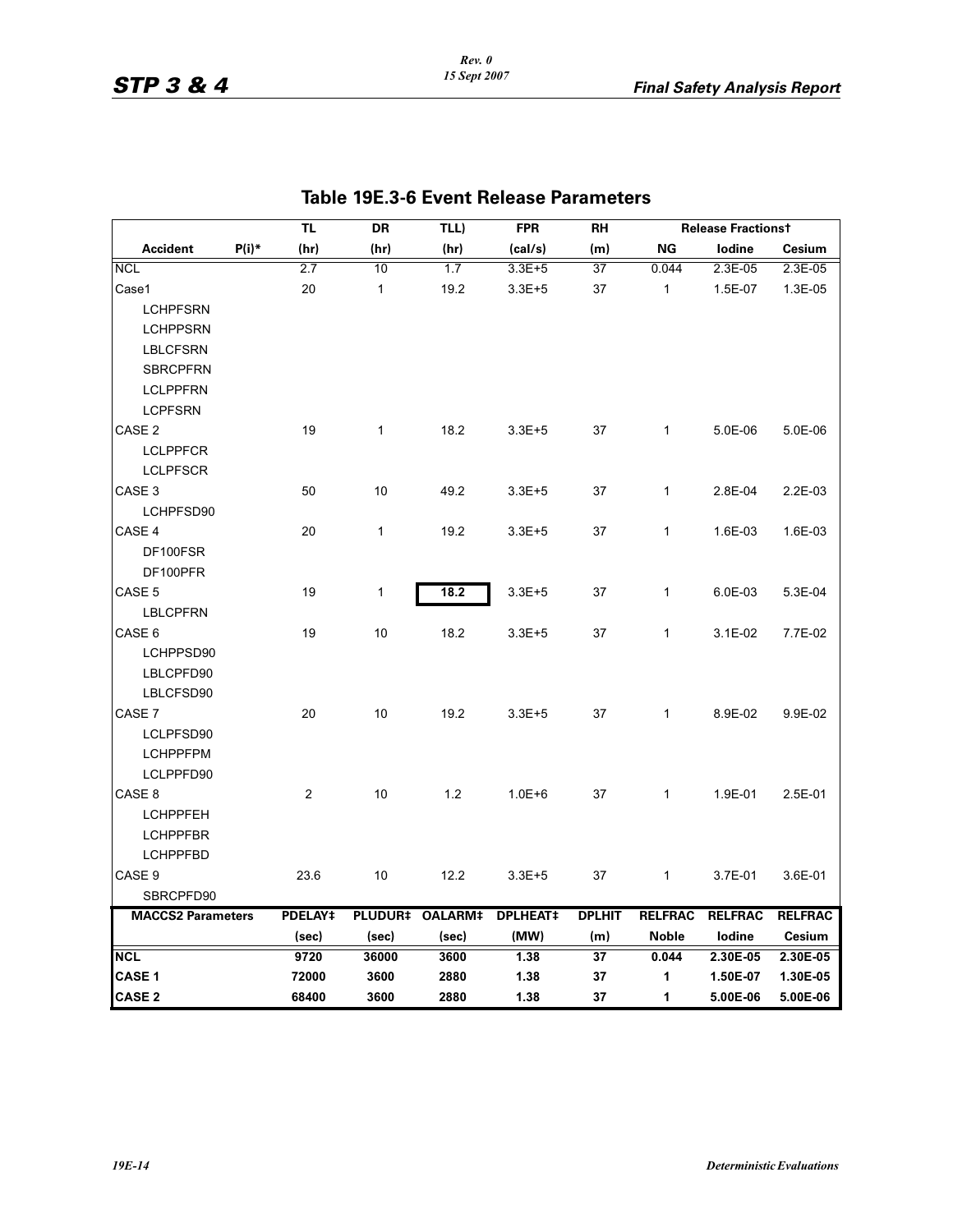| <b>MACCS2 Parameters</b> | <b>PDELAY#</b> | <b>PLUDUR‡</b> | OALARM# | <b>DPLHEAT#</b> | <b>DPLHIT</b> | <b>RELFRAC</b> | <b>RELFRAC</b> | <b>RELFRAC</b> |
|--------------------------|----------------|----------------|---------|-----------------|---------------|----------------|----------------|----------------|
|                          | (sec)          | (sec)          | (sec)   | (MW)            | (m)           | <b>Noble</b>   | lodine         | Cesium         |
| <b>CASE 3</b>            | 180000         | 36000          | 2880    | 1.38            | 37            |                | 2.80E-04       | 2.20E-03       |
| <b>CASE 4</b>            | 72000          | 3600           | 2880    | 1.38            | 37            |                | 1.60E-03       | 1.60E-03       |
| <b>CASE 5</b>            | 68400          | 3600           | 2880    | 1.38            | 37            | 1              | 6.00E-03       | 5.30E-04       |
| <b>CASE 6</b>            | 68400          | 36000          | 2880    | 1.38            | 37            |                | 3.10E-02       | 7.70E-02       |
| <b>CASE 7</b>            | 72000          | 36000          | 2880    | 1.38            | 37            |                | 8.90E-02       | 9.90E-02       |
| <b>CASE 8</b>            | 7200           | 36000          | 2880    | 4.19            | 37            |                | 1.90E-01       | 2.50E-01       |
| <b>CASE 9</b>            | 84960          | 36000          | 41040   | 1.38            | 37            |                | 3.70E-01       | 3.60E-01       |

### **Table 19E.3-6 Event Release Parameters (Continued)**

\* *Probabilities not part Of DCD (Refer to SSAR)*

*† Group 5-8 negligible release*

‡ Event Release Parameters Converted To MACCS2 Format

#### **Note:**

*See Subsection 19E.3.2.2 for definitions of parameters in this table.*

Table Updated based on ABWR SSAR Table 19E.3-6 (Amendment 31), Case 5, TLL (PDELAY-OALARM) Value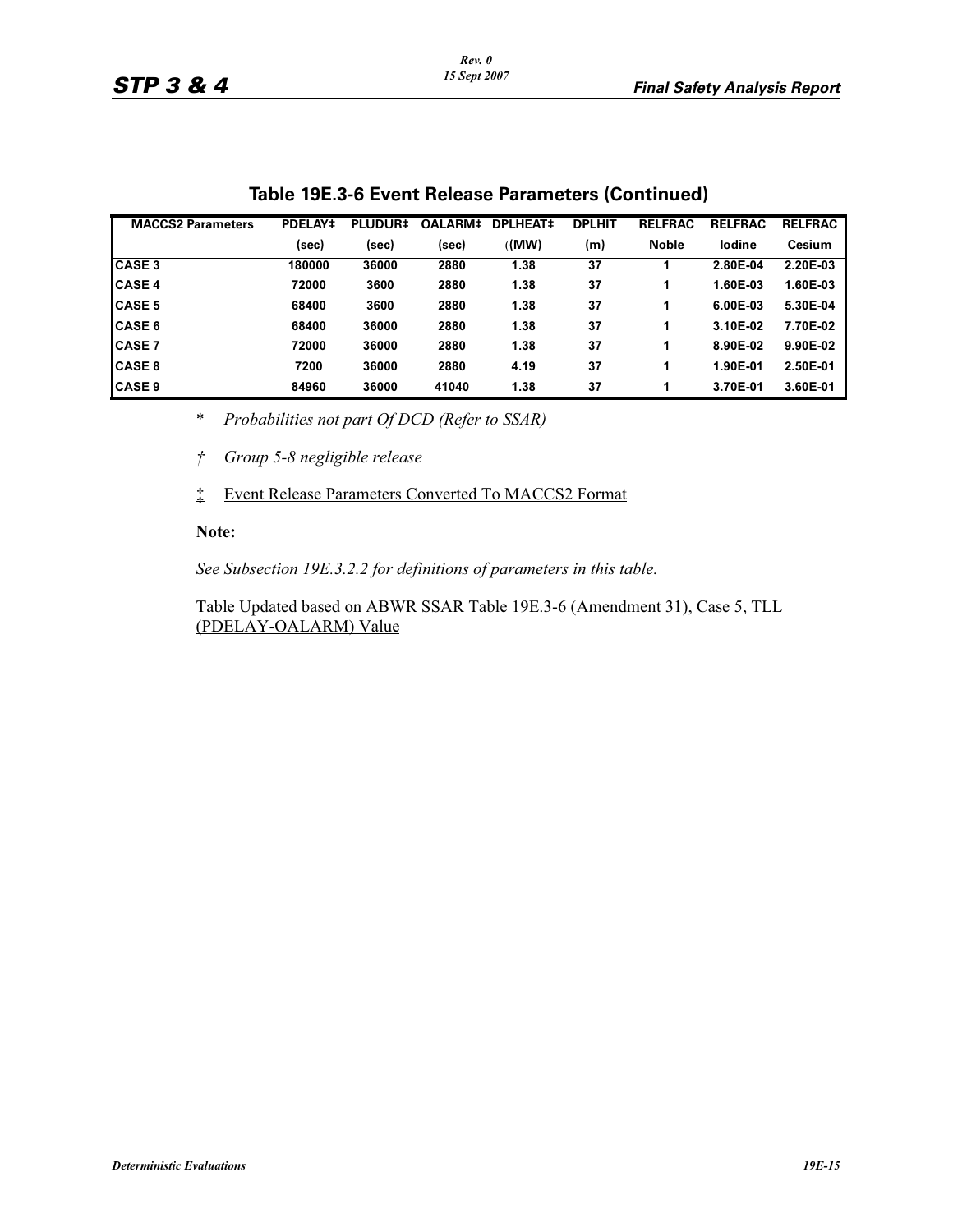| <u>iable 1963-0 intereditional Data Collected</u> |                                                                      |                                                                                |  |  |  |  |  |  |  |  |
|---------------------------------------------------|----------------------------------------------------------------------|--------------------------------------------------------------------------------|--|--|--|--|--|--|--|--|
| <b>Years Data Gathered</b>                        | <b>Data Collected</b>                                                | <b>Source</b>                                                                  |  |  |  |  |  |  |  |  |
| 1997, 1999, 2000                                  | <b>Wind Speed</b><br><b>Wind Direction</b><br><b>Stability Class</b> | STP 3 & 4 Site Analysis Team Supplied<br>Data                                  |  |  |  |  |  |  |  |  |
| 1997, 1998, 1999, 2000, 2001                      | <b>Precipitation</b><br><b>Air Temperature</b><br><b>Dew Point</b>   | <b>National Weather Service - Palacios</b><br><b>Municipal Airport Station</b> |  |  |  |  |  |  |  |  |

**Table 19E.3-8 Meteorological Data Collected**

### **Table 19E.3-9 Land Fraction**

|                     |            |      | Radial Interval (mi) |      |      |      |      |      |      |      |      |  |
|---------------------|------------|------|----------------------|------|------|------|------|------|------|------|------|--|
|                     |            | 1    | 2                    | 3    | 4    | 5    | 10   | 20   | 30   | 40   | 50   |  |
|                     | N          | 1.00 | 1.00                 | 1.00 | 1.00 | 1.00 | 1.00 | 1.00 | 1.00 | 1.00 | 1.00 |  |
|                     | <b>NNE</b> | 1.00 | 1.00                 | 1.00 | 1.00 | 1.00 | 1.00 | 1.00 | 1.00 | 1.00 | 1.00 |  |
|                     | <b>NE</b>  | 1.00 | 1.00                 | 1.00 | 1.00 | 1.00 | 1.00 | 1.00 | 1.00 | 1.00 | 1.00 |  |
|                     | <b>ENE</b> | 1.00 | 1.00                 | 1.00 | 1.00 | 1.00 | 1.00 | 1.00 | 1.00 | 1.00 | 0.93 |  |
|                     | Е          | 1.00 | 1.00                 | 1.00 | 1.00 | 1.00 | 1.00 | 0.98 | 0.65 | 0.22 | 0.03 |  |
| Geographical Region | <b>ESE</b> | 1.00 | 1.00                 | 1.00 | 1.00 | 1.00 | 1.00 | 0.32 | 0.01 | 0.00 | 0.00 |  |
|                     | SE         | 1.00 | 1.00                 | 0.80 | 1.00 | 1.00 | 0.98 | 0.14 | 0.00 | 0.00 | 0.00 |  |
|                     | <b>SSE</b> | 1.00 | 1.00                 | 0.60 | 1.00 | 1.00 | 0.95 | 0.20 | 0.00 | 0.00 | 0.00 |  |
|                     | S          | 1.00 | 1.00                 | 0.60 | 1.00 | 1.00 | 0.95 | 0.12 | 0.00 | 0.00 | 0.00 |  |
|                     | <b>SSW</b> | 1.00 | 1.00                 | 0.60 | 1.00 | 1.00 | 1.00 | 0.31 | 0.03 | 0.01 | 0.00 |  |
|                     | <b>SW</b>  | 1.00 | 1.00                 | 1.00 | 1.00 | 1.00 | 0.98 | 0.27 | 0.00 | 0.53 | 0.56 |  |
|                     | <b>WSW</b> | 1.00 | 1.00                 | 1.00 | 1.00 | 1.00 | 0.84 | 0.93 | 0.75 | 0.56 | 1.00 |  |
|                     | W          | 1.00 | 1.00                 | 1.00 | 1.00 | 1.00 | 1.00 | 1.00 | 1.00 | 0.98 | 1.00 |  |
|                     | <b>WNW</b> | 1.00 | 1.00                 | 1.00 | 1.00 | 1.00 | 1.00 | 1.00 | 1.00 | 1.00 | 1.00 |  |
|                     | <b>NW</b>  | 1.00 | 1.00                 | 1.00 | 1.00 | 1.00 | 1.00 | 1.00 | 1.00 | 1.00 | 1.00 |  |
|                     | <b>NNW</b> | 1.00 | 1.00                 | 1.00 | 1.00 | 1.00 | 1.00 | 1.00 | 1.00 | 1.00 | 1.00 |  |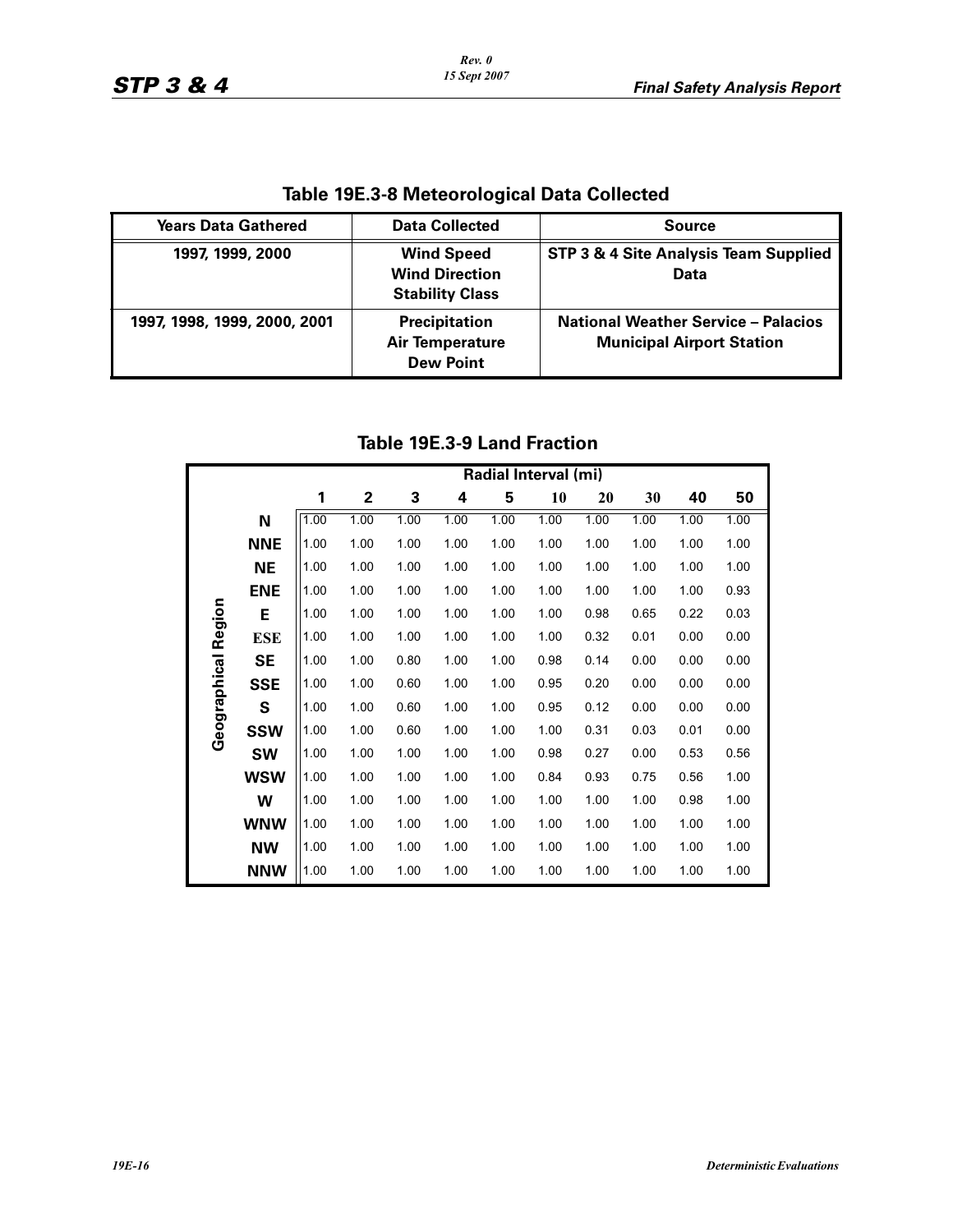|              |            | Radial Interval (mi)    |                         |   |   |   |    |    |    |                         |    |  |
|--------------|------------|-------------------------|-------------------------|---|---|---|----|----|----|-------------------------|----|--|
|              |            | 1                       | $\overline{\mathbf{2}}$ | 3 | 4 | 5 | 10 | 20 | 30 | 40                      | 50 |  |
|              | N          | $\overline{\mathbf{2}}$ | 3                       | 3 | 3 | 3 | 3  | 4  | 5  | $\overline{\mathbf{6}}$ | 7  |  |
|              | <b>NNE</b> | $\overline{2}$          | 3                       | 3 | 3 | 3 | 3  | 3  | 8  | 9                       | 10 |  |
|              | <b>NE</b>  | $\overline{2}$          | 3                       | 3 | 3 | 3 | 3  | 3  | 11 | 12                      | 13 |  |
|              | <b>ENE</b> | $\overline{2}$          | 3                       | 3 | 3 | 3 | 3  | 3  | 14 | 12                      | 12 |  |
|              | E          | $\overline{2}$          | 3                       | 3 | 3 | 3 | 3  | 3  | 15 | 16                      | 12 |  |
| Region       | <b>ESE</b> | $\overline{2}$          | 3                       | 3 | 3 | 3 | 3  | 17 | 3  | 1                       | 1  |  |
|              | <b>SE</b>  | $\overline{2}$          | 3                       | 3 | 3 | 3 | 3  | 18 | 1  | 1                       | 1  |  |
| Geographical | <b>SSE</b> | $\overline{2}$          | 3                       | 3 | 3 | 3 | 3  | 3  | 1  | 1                       | 1  |  |
|              | S          | $\overline{2}$          | 3                       | 3 | 3 | 3 | 3  | 3  | 1  | 1                       | 1  |  |
|              | <b>SSW</b> | $\overline{2}$          | 3                       | 3 | 3 | 3 | 3  | 19 | 3  | 20                      | 1  |  |
|              | <b>SW</b>  | $\overline{2}$          | 3                       | 3 | 3 | 3 | 3  | 21 | 1  | 20                      | 20 |  |
|              | <b>WSW</b> | $\overline{2}$          | 3                       | 3 | 3 | 3 | 3  | 22 | 23 | 24                      | 25 |  |
|              | W          | $\overline{2}$          | 3                       | 3 | 3 | 3 | 3  | 26 | 27 | 28                      | 29 |  |
|              | <b>WNW</b> | $\overline{2}$          | 3                       | 3 | 3 | 3 | 3  | 30 | 27 | 27                      | 31 |  |
|              | <b>NW</b>  | $\overline{2}$          | 3                       | 3 | 3 | 3 | 3  | 32 | 33 | 34                      | 35 |  |
|              | <b>NNW</b> | $\overline{2}$          | 3                       | 3 | 3 | 3 | 3  | 36 | 37 | 37                      | 38 |  |

| Table 19E.3-10 Region Index |  |
|-----------------------------|--|
|                             |  |

**Table 19E.3-11 Crop Season and Share**

|              |                                       |                       |                       | (Fraction of the Site-   |
|--------------|---------------------------------------|-----------------------|-----------------------|--------------------------|
|              |                                       | Day of Year           | Day of Year           | <b>Averaged Farmland</b> |
|              |                                       | <b>Growing Season</b> | <b>Growing Season</b> | Devoted to this          |
| <b>Index</b> | Crop                                  | <b>Begins</b>         | <b>Ends</b>           | Crop                     |
|              | <b>PASTURE</b>                        | 90.0                  | 270.0                 | 0.801716                 |
| $\mathbf{2}$ | <b>STORED FORAGE</b>                  | 150.0                 | 240.0                 | 0.031869                 |
| 3            | <b>GRAINS</b>                         | 150.0                 | 240.0                 | 0.159238                 |
| 4            | <b>GRN LEAFY</b><br><b>VEGETABLES</b> | 150.0                 | 240.0                 | 0.000035                 |
| 5            | <b>OTHER FOOD CROPS</b>               | 150.0                 | 240.0                 | 0.003029                 |
| 6            | <b>LEGUMES AND SEEDS</b>              | 150.0                 | 240.0                 | 0.018213                 |
| 7            | <b>ROOTS AND TUBERS</b>               | 150.0                 | 240.0                 | 0.000046                 |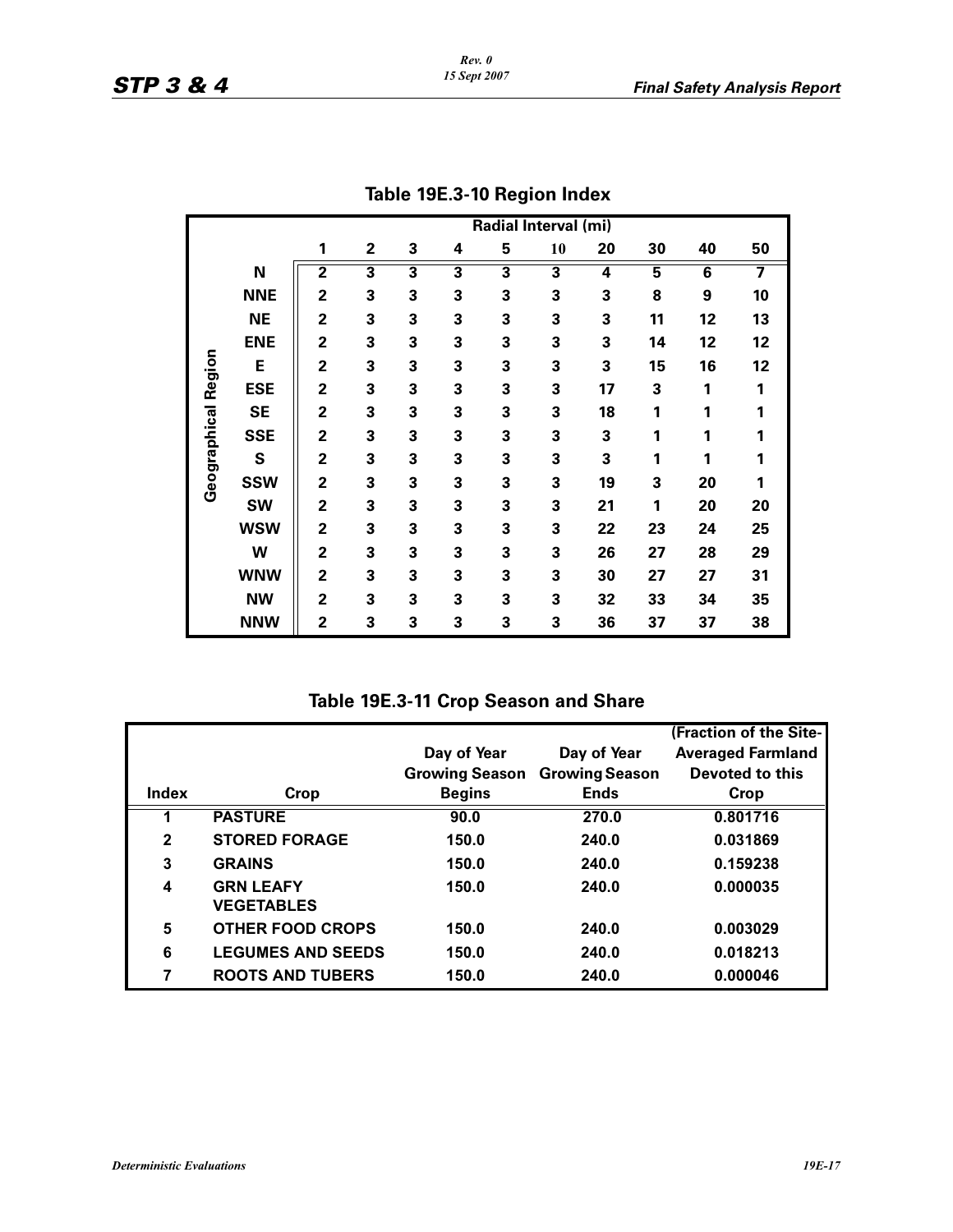|                |                    | <b>Fraction of Land</b>   | <b>Fraction of Farm Sales</b> | <b>Total Annual</b>   | Farmland              | <b>Nonfarm</b>        |
|----------------|--------------------|---------------------------|-------------------------------|-----------------------|-----------------------|-----------------------|
| Region         |                    | <b>Devoted to Farming</b> | <b>Resulting from Dairy</b>   | <b>Farm Sales for</b> | <b>Property Value</b> | <b>Property Value</b> |
| Index          | <b>Region Name</b> | in Region                 | <b>Production in Region</b>   | the Region            | for the Region        | for the Region        |
| $\overline{1}$ | <b>WATER</b>       | 0.000                     | 0.000                         | 0.0                   | 0.0                   | 0.0                   |
| 2              | <b>WITHIN1MI</b>   | 0.000                     | 0.003                         | 461.9                 | 2505.6                | 72253.9               |
| 3              | <b>REGION-3</b>    | 0.868                     | 0.003                         | 461.9                 | 2505.6                | 72253.9               |
| 4              | <b>REGION-4</b>    | 0.869                     | 0.003                         | 463.7                 | 2511.9                | 71755.4               |
| 5              | <b>REGION-5</b>    | 0.909                     | 0.002                         | 553.5                 | 2828.9                | 46678.8               |
| 6              | <b>REGION-6</b>    | 0.907                     | 0.002                         | 555.9                 | 2953.4                | 43907.9               |
| 7              | <b>REGION-7</b>    | 0.839                     | 0.001                         | 449.1                 | 3697.2                | 53348.9               |
| 8              | <b>REGION-8</b>    | 0.836                     | 0.002                         | 414.6                 | 2790.9                | 69730.6               |
| 9              | <b>REGION-9</b>    | 0.747                     | 0.000                         | 288.3                 | 3827.1                | 65459.2               |
| 10             | <b>REGION-10</b>   | 0.740                     | 0.000                         | 292.5                 | 4719.7                | 67010.7               |
| 11             | REGION-11          | 0.740                     | 0.001                         | 264.3                 | 3410.3                | 71721.1               |
| 12             | <b>REGION-12</b>   | 0.692                     | 0.000                         | 190.9                 | 3746.1                | 71523.3               |
| 13             | REGION-13          | 0.695                     | 0.000                         | 196.1                 | 3795.7                | 71293.4               |
| 14             | REGION-14          | 0.787                     | 0.002                         | 336.5                 | 3079.4                | 71916.0               |
| 15             | REGION-15          | 0.861                     | 0.003                         | 450.3                 | 2558.6                | 72222.7               |
| 16             | REGION-16          | 0.706                     | 0.000                         | 212.3                 | 3648.0                | 71581.1               |
| 17             | REGION-17          | 0.868                     | 0.003                         | 461.9                 | 2505.6                | 72253.9               |
| 18             | REGION-18          | 0.868                     | 0.003                         | 461.9                 | 2505.6                | 72253.9               |
| 19             | REGION-19          | 0.868                     | 0.003                         | 461.9                 | 2505.6                | 72253.9               |
| 20             | <b>REGION-20</b>   | 0.756                     | 0.000                         | 188.4                 | 2144.9                | 184015.7              |
| 21             | REGION-21          | 0.868                     | 0.003                         | 459.9                 | 2502.9                | 73075.7               |
| 22             | <b>REGION-22</b>   | 0.868                     | 0.002                         | 384.9                 | 2538.3                | 72728.9               |
| 23             | <b>REGION-23</b>   | 0.801                     | 0.000                         | 199.1                 | 2331.1                | 139913.5              |
| 24             | <b>REGION-24</b>   | 0.762                     | 0.000                         | 188.9                 | 2164.1                | 178193.8              |
| 25             | <b>REGION-25</b>   | 0.773                     | 0.001                         | 183.0                 | 2153.1                | 168738.6              |
| 26             | REGION-26          | 0.877                     | 0.002                         | 349.0                 | 2592.1                | 64046.1               |
| 27             | <b>REGION-27</b>   | 0.887                     | 0.000                         | 219.9                 | 2691.0                | 54660.8               |
| 28             | <b>REGION-28</b>   | 0.889                     | 0.001                         | 210.9                 | 2637.7                | 53867.0               |
| 29             | REGION-29          | 0.908                     | 0.005                         | 147.7                 | 2265.7                | 47203.2               |
| 30             | REGION-30          | 0.874                     | 0.002                         | 382.1                 | 2566.7                | 66454.0               |
| 31             | REGION-31          | 0.888                     | 0.000                         | 215.4                 | 2664.6                | 54197.3               |
| 32             | REGION-32          | 0.878                     | 0.003                         | 482.0                 | 2582.7                | 66136.7               |

# **Table 19E.3-12 Regional Economic Data**